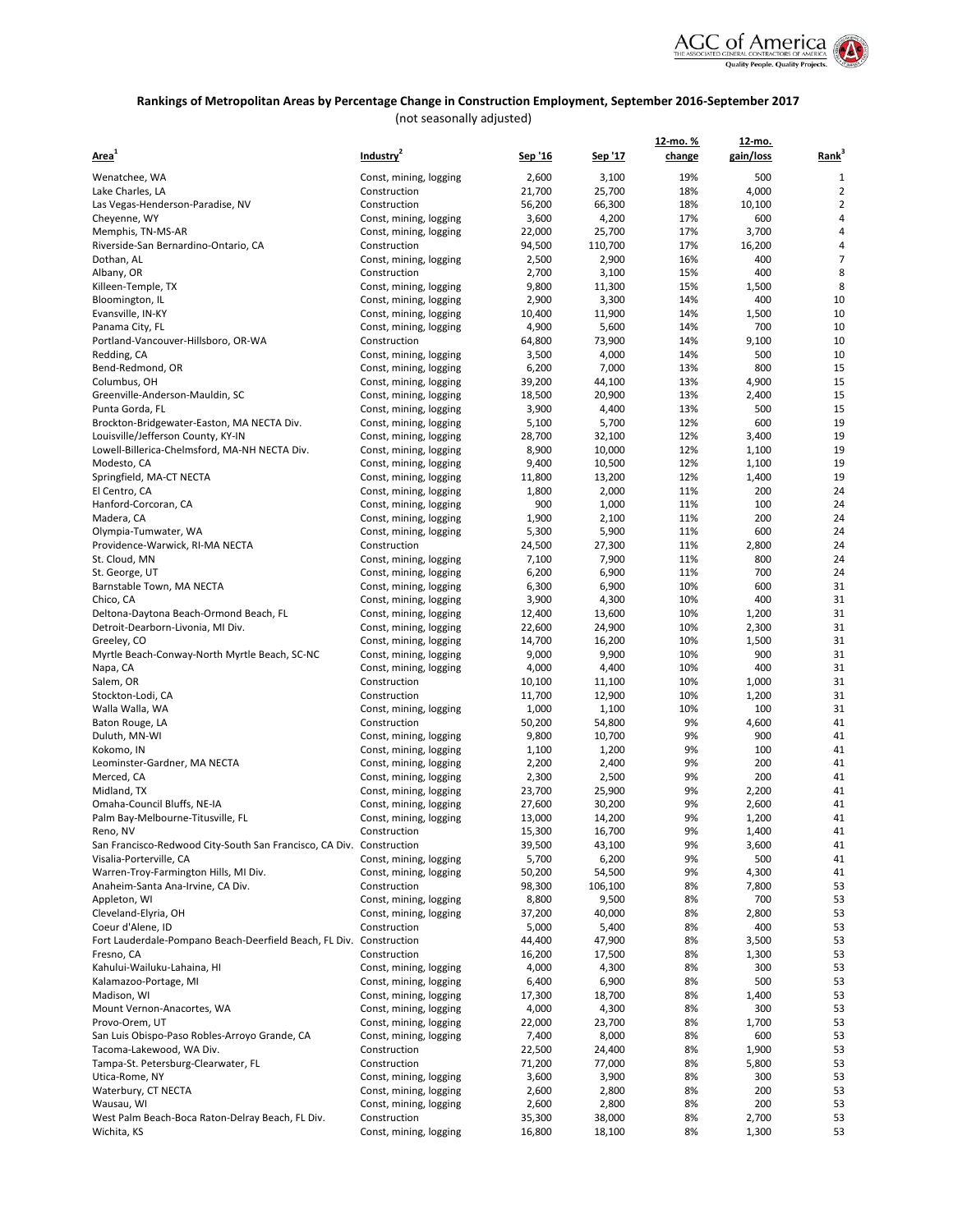| Area <sup>1</sup>                                                               | Industry <sup>2</sup>                            | Sep '16         | Sep '17         | 12-mo.%<br>change | 12-mo.<br>gain/loss | Rank <sup>3</sup> |
|---------------------------------------------------------------------------------|--------------------------------------------------|-----------------|-----------------|-------------------|---------------------|-------------------|
| Yakima, WA                                                                      | Const, mining, logging                           | 4,000           | 4,300           | 8%                | 300                 | 53                |
| Yuba City, CA                                                                   | Const, mining, logging                           | 2,400           | 2,600           | 8%                | 200                 | 53                |
| Charleston-North Charleston, SC                                                 | Const, mining, logging                           | 19,300          | 20,600          | 7%                | 1,300               | 74                |
| Corpus Christi, TX                                                              | Const, mining, logging                           | 21,900          | 23,400          | 7%                | 1,500               | 74                |
| Eugene, OR                                                                      | Construction                                     | 7,000           | 7,500           | 7%                | 500                 | 74                |
| Framingham, MA NECTA Div.                                                       | Const, mining, logging                           | 9,200           | 9,800           | 7%                | 600                 | 74                |
| Grand Rapids-Wyoming, MI                                                        | Const, mining, logging                           | 23,200          | 24,900          | 7%                | 1,700               | 74                |
| Green Bay, WI                                                                   | Const, mining, logging                           | 8,100           | 8,700           | 7%                | 600                 | 74                |
| Houma-Thibodaux, LA                                                             | Construction                                     | 4,500           | 4,800           | 7%                | 300                 | 74                |
| Huntsville, AL                                                                  | Const, mining, logging                           | 8,100           | 8,700           | 7%                | 600                 | 74                |
| Kankakee, IL                                                                    | Const, mining, logging                           | 1,400           | 1,500           | 7%<br>7%          | 100                 | 74                |
| La Crosse-Onalaska, WI-MN<br>Lynn-Saugus-Marblehead, MA NECTA Div.              | Const, mining, logging<br>Const, mining, logging | 2,900<br>1,500  | 3,100<br>1,600  | 7%                | 200<br>100          | 74<br>74          |
| North Port-Sarasota-Bradenton, FL                                               | Const, mining, logging                           | 22,300          | 23,900          | 7%                | 1,600               | 74                |
| Ocala, FL                                                                       | Const, mining, logging                           | 7,100           | 7,600           | 7%                | 500                 | 74                |
| Oxnard-Thousand Oaks-Ventura, CA                                                | Construction                                     | 14,900          | 15,900          | 7%                | 1,000               | 74                |
| Philadelphia City, PA                                                           | Const, mining, logging                           | 12,100          | 13,000          | 7%                | 900                 | 74                |
| Salinas, CA                                                                     | Construction                                     | 5,900           | 6,300           | 7%                | 400                 | 74                |
| San Antonio-New Braunfels, TX                                                   | Construction                                     | 52,000          | 55,700          | 7%                | 3,700               | 74                |
| Santa Rosa, CA                                                                  | Construction                                     | 13,100          | 14,000          | 7%                | 900                 | 74                |
| Savannah, GA                                                                    | Const, mining, logging                           | 7,000           | 7,500           | 7%                | 500                 | 74                |
| Sherman-Denison, TX                                                             | Const, mining, logging                           | 3,000           | 3,200           | 7%<br>7%          | 200                 | 74<br>74          |
| Silver Spring-Frederick-Rockville, MD Div.<br>Texarkana, TX-AR                  | Const, mining, logging                           | 33,800<br>2,700 | 36,200<br>2,900 | 7%                | 2,400<br>200        | 74                |
| Topeka, KS                                                                      | Const, mining, logging<br>Const, mining, logging | 6,100           | 6,500           | 7%                | 400                 | 74                |
| Austin-Round Rock, TX                                                           | Const, mining, logging                           | 60,000          | 63,700          | 6%                | 3,700               | 97                |
| Bowling Green, KY                                                               | Const, mining, logging                           | 3,600           | 3,800           | 6%                | 200                 | 97                |
| Brownsville-Harlingen, TX                                                       | Const, mining, logging                           | 3,200           | 3,400           | 6%                | 200                 | 97                |
| Colorado Springs, CO                                                            | Const, mining, logging                           | 16,200          | 17,200          | 6%                | 1,000               | 97                |
| Columbus, IN                                                                    | Const, mining, logging                           | 1,700           | 1,800           | 6%                | 100                 | 97                |
| Decatur, AL                                                                     | Const, mining, logging                           | 3,500           | 3,700           | 6%                | 200                 | 97                |
| Des Moines-West Des Moines, IA                                                  | Const, mining, logging                           | 21,600          | 22,800          | 6%                | 1,200               | 97                |
| Dover-Durham, NH-ME NECTA                                                       | Const, mining, logging                           | 1,600           | 1,700           | 6%                | 100                 | 97<br>97          |
| Dutchess County-Putnam County, NY Div.<br>Fayetteville-Springdale-Rogers, AR-MO | Const, mining, logging<br>Const, mining, logging | 8,400<br>10,600 | 8,900<br>11,200 | 6%<br>6%          | 500<br>600          | 97                |
| Gettysburg, PA                                                                  | Const, mining, logging                           | 1,800           | 1,900           | 6%                | 100                 | 97                |
| Indianapolis-Carmel-Anderson, IN                                                | Construction                                     | 50,900          | 54,000          | 6%                | 3,100               | 97                |
| Lafayette-West Lafayette, IN                                                    | Const, mining, logging                           | 3,400           | 3,600           | 6%                | 200                 | 97                |
| Lawrence-Methuen Town-Salem, MA-NH NECTA Div.                                   | Const, mining, logging                           | 3,100           | 3,300           | 6%                | 200                 | 97                |
| Little Rock-North Little Rock-Conway, AR                                        | Const, mining, logging                           | 17,000          | 18,100          | 6%                | 1,100               | 97                |
| Manchester, NH NECTA                                                            | Const, mining, logging                           | 5,100           | 5,400           | 6%                | 300                 | 97                |
| Nashua, NH-MA NECTA Div.                                                        | Const, mining, logging                           | 5,400           | 5,700           | 6%                | 300                 | 97                |
| New Orleans-Metairie, LA                                                        | Construction                                     | 29,600          | 31,400          | 6%<br>6%          | 1,800               | 97<br>97          |
| Peabody-Salem-Beverly, MA NECTA Div.<br>Pueblo, CO                              | Const, mining, logging<br>Const, mining, logging | 3,100<br>3,300  | 3,300<br>3,500  | 6%                | 200<br>200          | 97                |
| Richmond, VA                                                                    | Const, mining, logging                           | 37,800          | 40,000          | 6%                | 2,200               | 97                |
| Rochester, MN                                                                   | Const, mining, logging                           | 4,800           | 5,100           | 6%                | 300                 | 97                |
| Saginaw, MI                                                                     | Const, mining, logging                           | 3,100           | 3,300           | 6%                | 200                 | 97                |
| San Rafael, CA Div.                                                             | Construction                                     | 6,900           | 7,300           | 6%                | 400                 | 97                |
| Santa Maria-Santa Barbara, CA                                                   | Construction                                     | 8,500           | 9,000           | 6%                | 500                 | 97                |
| Albuquerque, NM                                                                 | Const, mining, logging                           | 21,800          | 22,900          | 5%                | 1,100               | 122               |
| Anchorage, AK                                                                   | Construction                                     | 10,500          | 11,000          | 5%                | 500                 | 122               |
| Auburn-Opelika, AL<br>Binghamton, NY                                            | Const, mining, logging                           | 2,100           | 2,200<br>4,600  | 5%                | 100<br>200          | 122               |
| Birmingham-Hoover, AL                                                           | Const, mining, logging<br>Construction           | 4,400<br>25,500 | 26,700          | 5%<br>5%          | 1,200               | 122<br>122        |
| Chambersburg-Waynesboro, PA                                                     | Const, mining, logging                           | 2,200           | 2,300           | 5%                | 100                 | 122               |
| Fargo, ND-MN                                                                    | Const, mining, logging                           | 10,200          | 10,700          | 5%                | 500                 | 122               |
| Fort Collins, CO                                                                | Const, mining, logging                           | 11,500          | 12,100          | 5%                | 600                 | 122               |
| Jackson, MI                                                                     | Const, mining, logging                           | 2,000           | 2,100           | 5%                | 100                 | 122               |
| Lima, OH                                                                        | Const, mining, logging                           | 2,000           | 2,100           | 5%                | 100                 | 122               |
| Los Angeles-Long Beach-Glendale, CA Div.                                        | Construction                                     | 135,600         | 142,000         | 5%                | 6,400               | 122               |
| Medford, OR                                                                     | Construction                                     | 4,200           | 4,400           | 5%                | 200                 | 122               |
| Monroe, MI<br>Muskegon, MI                                                      | Const, mining, logging<br>Const, mining, logging | 2,100<br>2,100  | 2,200<br>2,200  | 5%<br>5%          | 100<br>100          | 122<br>122        |
| Nashville-Davidson--Murfreesboro--Franklin, TN                                  | Const, mining, logging                           | 41,000          | 43,000          | 5%                | 2,000               | 122               |
| New York City, NY                                                               | Const, mining, logging                           | 149,900         | 156,900         | 5%                | 7,000               | 122               |
| Niles-Benton Harbor, MI                                                         | Const, mining, logging                           | 2,000           | 2,100           | 5%                | 100                 | 122               |
| Odessa, TX                                                                      | Const, mining, logging                           | 14,400          | 15,100          | 5%                | 700                 | 122               |
| Orlando-Kissimmee-Sanford, FL                                                   | Construction                                     | 69,900          | 73,700          | 5%                | 3,800               | 122               |
| Peoria, IL                                                                      | Const, mining, logging                           | 8,300           | 8,700           | 5%                | 400                 | 122               |
| Pittsfield, MA NECTA                                                            | Const, mining, logging                           | 2,200           | 2,300           | 5%                | 100                 | 122               |
| Portland-South Portland, ME NECTA                                               | Const, mining, logging                           | 9,500           | 10,000          | 5%                | 500                 | 122               |
| Salisbury, MD-DE                                                                | Const, mining, logging                           | 8,200           | 8,600           | 5%                | 400                 | 122               |
| Salt Lake City, UT                                                              | Const, mining, logging                           | 40,200          | 42,200          | 5%                | 2,000               | 122               |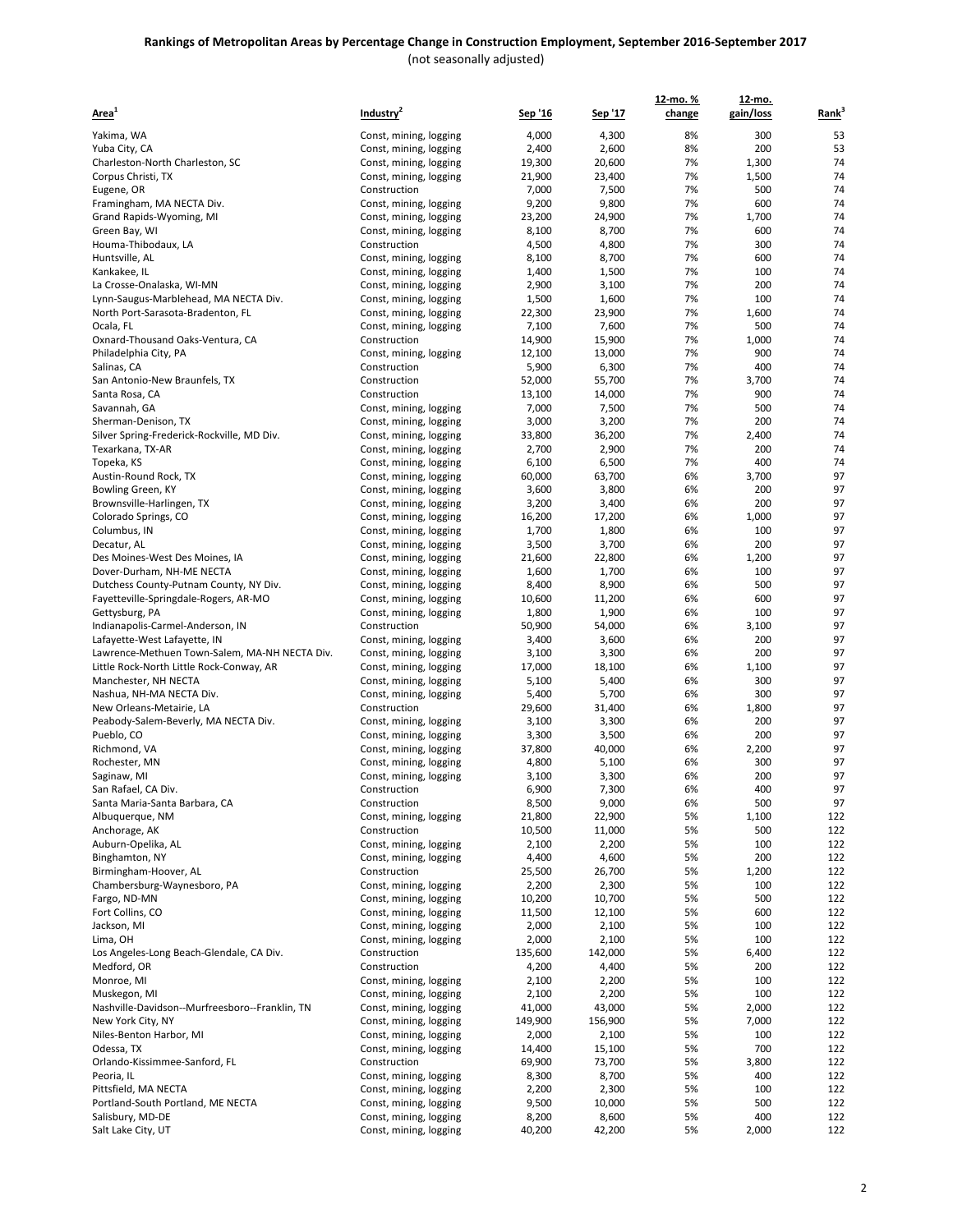| Area <sup>1</sup>                                                          | Industry <sup>2</sup>                            | <u>Sep '16</u>  | Sep '17         | 12-mo.%<br>change | 12-mo.<br>gain/loss | Rank <sup>3</sup> |
|----------------------------------------------------------------------------|--------------------------------------------------|-----------------|-----------------|-------------------|---------------------|-------------------|
| San Angelo, TX                                                             | Const, mining, logging                           | 4,000           | 4,200           | 5%                | 200                 | 122               |
| San Diego-Carlsbad, CA                                                     | Construction                                     | 77,400          | 81,400          | 5%                | 4,000               | 122               |
| Sheboygan, WI                                                              | Const, mining, logging                           | 2,200           | 2,300           | 5%                | 100                 | 122               |
| Spokane-Spokane Valley, WA                                                 | Const, mining, logging                           | 13,600          | 14,300          | 5%                | 700                 | 122               |
| Winston-Salem, NC                                                          | Const, mining, logging                           | 10,200          | 10,700          | 5%                | 500                 | 122               |
| Worcester, MA-CT NECTA                                                     | Const, mining, logging                           | 11,200          | 11,800          | 5%                | 600                 | 122               |
| Youngstown-Warren-Boardman, OH-PA                                          | Const, mining, logging                           | 9,700           | 10,200          | 5%                | 500                 | 122               |
| Amarillo, TX                                                               | Const, mining, logging                           | 7,200           | 7,500           | 4%                | 300                 | 153               |
| Asheville, NC                                                              | Const, mining, logging                           | 8,400           | 8,700           | 4%                | 300                 | 153               |
| Bellingham, WA                                                             | Const, mining, logging                           | 7,300<br>2,800  | 7,600<br>2,900  | 4%<br>4%          | 300<br>100          | 153<br>153        |
| Bloomington, IN<br>Boise City, ID                                          | Const, mining, logging<br>Const, mining, logging | 20,900          | 21,700          | 4%                | 800                 | 153               |
| Boulder, CO                                                                | Const, mining, logging                           | 5,600           | 5,800           | 4%                | 200                 | 153               |
| Burlington, NC                                                             | Const, mining, logging                           | 2,700           | 2,800           | 4%                | 100                 | 153               |
| Calvert-Charles-Prince George's, MD                                        | Const, mining, logging                           | 37,100          | 38,500          | 4%                | 1,400               | 153               |
| Camden, NJ Div.                                                            | Const, mining, logging                           | 23,000          | 23,900          | 4%                | 900                 | 153               |
| Charlotte-Concord-Gastonia, NC-SC                                          | Const, mining, logging                           | 62,600          | 65,300          | 4%                | 2,700               | 153               |
| Davenport-Moline-Rock Island, IA-IL                                        | Const, mining, logging                           | 9,800           | 10,200          | 4%                | 400                 | 153               |
| El Paso, TX                                                                | Const, mining, logging                           | 15,000          | 15,600          | 4%                | 600                 | 153               |
| Flagstaff, AZ                                                              | Const, mining, logging                           | 2,400           | 2,500           | 4%<br>4%          | 100                 | 153               |
| Flint, MI<br>Gainesville, FL                                               | Const, mining, logging<br>Const, mining, logging | 5,200<br>5,200  | 5,400<br>5,400  | 4%                | 200<br>200          | 153<br>153        |
| Glens Falls, NY                                                            | Const, mining, logging                           | 2,600           | 2,700           | 4%                | 100                 | 153               |
| Haverhill-Newburyport-Amesbury Town, MA-NH NECTA Di Const, mining, logging |                                                  | 5,000           | 5,200           | 4%                | 200                 | 153               |
| Kennewick-Richland, WA                                                     | Const, mining, logging                           | 7,800           | 8,100           | 4%                | 300                 | 153               |
| Kingston, NY                                                               | Const, mining, logging                           | 2,800           | 2,900           | 4%                | 100                 | 153               |
| Lake Havasu City-Kingman, AZ                                               | Const, mining, logging                           | 2,400           | 2,500           | 4%                | 100                 | 153               |
| Lancaster, PA                                                              | Const, mining, logging                           | 16,500          | 17,200          | 4%                | 700                 | 153               |
| Lansing-East Lansing, MI                                                   | Const, mining, logging                           | 7,600           | 7,900           | 4%                | 300                 | 153               |
| Lexington-Fayette, KY                                                      | Const, mining, logging                           | 13,600          | 14,100          | 4%                | 500                 | 153               |
| Lincoln, NE                                                                | Const, mining, logging                           | 9,000           | 9,400           | 4%                | 400                 | 153               |
| Mansfield, OH<br>McAllen-Edinburg-Mission, TX                              | Const, mining, logging<br>Const, mining, logging | 2,300<br>8,000  | 2,400<br>8,300  | 4%<br>4%          | 100<br>300          | 153<br>153        |
| Minneapolis-St. Paul-Bloomington, MN-WI                                    | Const, mining, logging                           | 84,000          | 87,100          | 4%                | 3,100               | 153               |
| New Bedford, MA NECTA                                                      | Const, mining, logging                           | 2,700           | 2,800           | 4%                | 100                 | 153               |
| Oakland-Hayward-Berkeley, CA Div.                                          | Construction                                     | 70,100          | 72,900          | 4%                | 2,800               | 153               |
| Oshkosh-Neenah, WI                                                         | Const, mining, logging                           | 4,900           | 5,100           | 4%                | 200                 | 153               |
| Owensboro, KY                                                              | Const, mining, logging                           | 2,800           | 2,900           | 4%                | 100                 | 153               |
| Phoenix-Mesa-Scottsdale, AZ                                                | Construction                                     | 107,000         | 111,400         | 4%                | 4,400               | 153               |
| Pittsburgh, PA                                                             | Construction                                     | 56,700          | 58,700          | 4%                | 2,000               | 153               |
| Portsmouth, NH-ME NECTA                                                    | Const, mining, logging                           | 2,500           | 2,600           | 4%                | 100                 | 153               |
| Santa Cruz-Watsonville, CA<br>Santa Fe, NM                                 | Const, mining, logging<br>Const, mining, logging | 4,800<br>2,800  | 5,000<br>2,900  | 4%<br>4%          | 200<br>100          | 153<br>153        |
| Springfield, IL                                                            | Const, mining, logging                           | 4,700           | 4,900           | 4%                | 200                 | 153               |
| Tallahassee, FL                                                            | Const, mining, logging                           | 7,600           | 7,900           | 4%                | 300                 | 153               |
| Augusta-Richmond County, GA-SC                                             | Const, mining, logging                           | 11,900          | 12,300          | 3%                | 400                 | 191               |
| Baltimore-Columbia-Towson, MD                                              | Const, mining, logging                           | 78,900          | 81,200          | 3%                | 2,300               | 191               |
| Beaumont-Port Arthur, TX                                                   | Const, mining, logging                           | 18,800          | 19,300          | 3%                | 500                 | 191               |
| Casper, WY                                                                 | Construction                                     | 3,100           | 3,200           | 3%                | 100                 | 191               |
| Cedar Rapids, IA                                                           | Const, mining, logging                           | 8,700           | 9,000           | 3%                | 300                 | 191               |
| Champaign-Urbana, IL                                                       | Const, mining, logging                           | 3,700           | 3,800           | 3%                | 100                 | 191               |
| Cincinnati, OH-KY-IN<br>College Station-Bryan, TX                          | Const, mining, logging<br>Const, mining, logging | 46,900<br>7,300 | 48,500<br>7,500 | 3%<br>3%          | 1,600<br>200        | 191<br>191        |
| Dallas-Plano-Irving, TX Div.                                               | Const, mining, logging                           | 136,200         | 140,200         | 3%                | 4,000               | 191               |
| Dayton, OH                                                                 | Const, mining, logging                           | 12,700          | 13,100          | 3%                | 400                 | 191               |
| Decatur, IL                                                                | Const, mining, logging                           | 3,200           | 3,300           | 3%                | 100                 | 191               |
| Florence-Muscle Shoals, AL                                                 | Const, mining, logging                           | 3,300           | 3,400           | 3%                | 100                 | 191               |
| Fond du Lac, WI                                                            | Const, mining, logging                           | 3,100           | 3,200           | 3%                | 100                 | 191               |
| Greenville, NC                                                             | Const, mining, logging                           | 3,000           | 3,100           | 3%                | 100                 | 191               |
| Lakeland-Winter Haven, FL                                                  | Const, mining, logging                           | 12,800          | 13,200          | 3%                | 400                 | 191               |
| Northern Virginia, VA                                                      | Const, mining, logging                           | 73,000          | 75,300          | 3%                | 2,300               | 191               |
| Port St. Lucie, FL<br>Racine, WI                                           | Const, mining, logging<br>Const, mining, logging | 10,200<br>2,900 | 10,500<br>3,000 | 3%<br>3%          | 300<br>100          | 191<br>191        |
| Roanoke, VA                                                                | Const, mining, logging                           | 9,400           | 9,700           | 3%                | 300                 | 191               |
| Rochester, NY                                                              | Construction                                     | 21,000          | 21,600          | 3%                | 600                 | 191               |
| Sebastian-Vero Beach, FL                                                   | Const, mining, logging                           | 3,800           | 3,900           | 3%                | 100                 | 191               |
| Springfield, MO                                                            | Const, mining, logging                           | 8,900           | 9,200           | 3%                | 300                 | 191               |
| Taunton-Middleborough-Norton, MA NECTA Div.                                | Const, mining, logging                           | 3,300           | 3,400           | 3%                | 100                 | 191               |
| Terre Haute, IN                                                            | Const, mining, logging                           | 3,700           | 3,800           | 3%                | 100                 | 191               |
| Tyler, TX                                                                  | Const, mining, logging                           | 6,000           | 6,200           | 3%                | 200                 | 191               |
| Ann Arbor, MI                                                              | Const, mining, logging                           | 4,300           | 4,400           | 2%                | 100                 | 216               |
| Bismarck, ND<br>Charlottesville, VA                                        | Const, mining, logging                           | 5,900<br>5,700  | 6,000<br>5,800  | 2%<br>2%          | 100<br>100          | 216<br>216        |
| Columbus, GA-AL                                                            | Const, mining, logging<br>Const, mining, logging | 4,300           | 4,400           | 2%                | 100                 | 216               |
|                                                                            |                                                  |                 |                 |                   |                     |                   |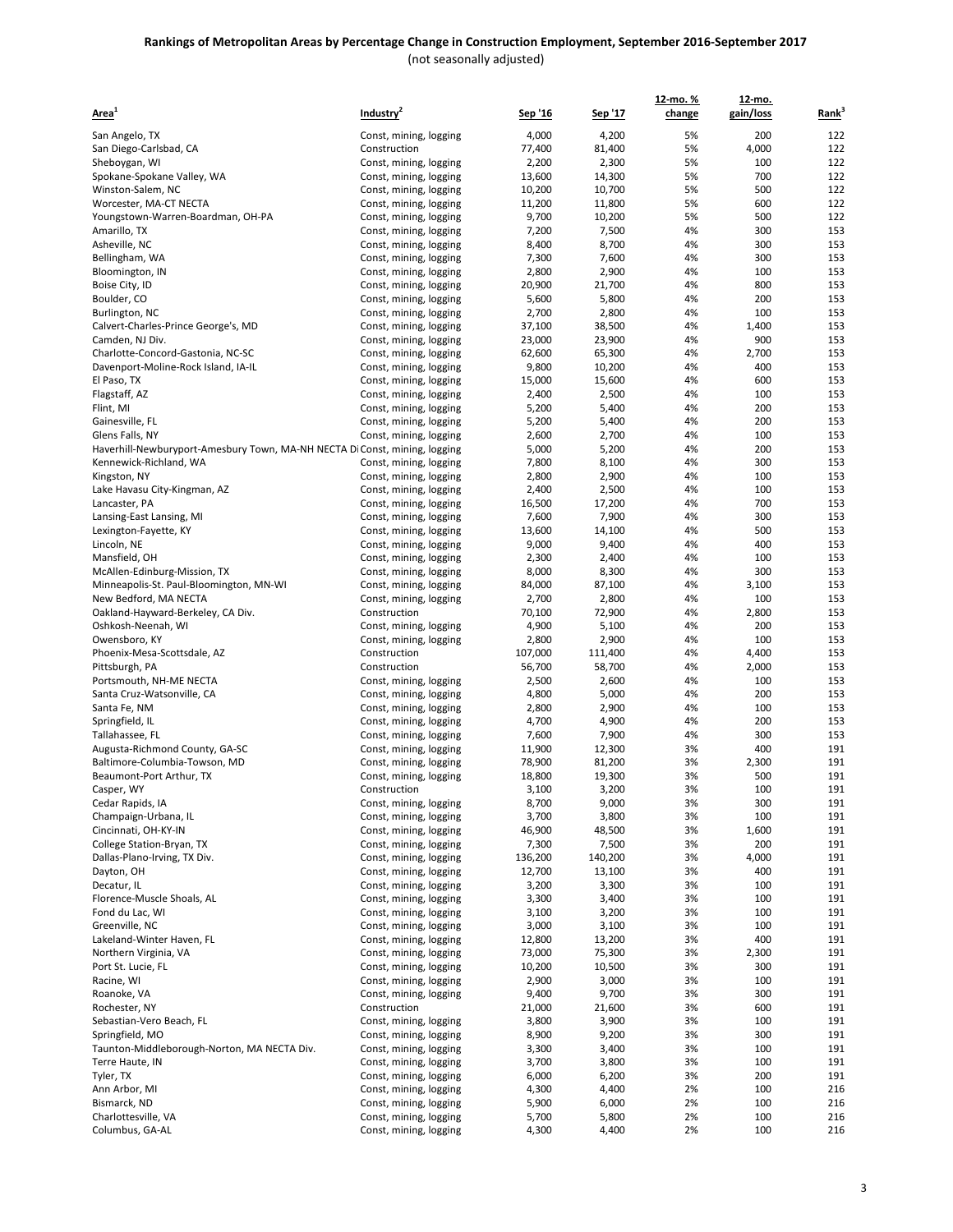| <u>Area<sup>1</sup></u>                                                      | Industry <sup>2</sup>                            | <u>Sep '16</u>  | Sep '17         | 12-mo. %<br>change | 12-mo.<br>gain/loss | Rank <sup>3</sup> |
|------------------------------------------------------------------------------|--------------------------------------------------|-----------------|-----------------|--------------------|---------------------|-------------------|
| Crestview-Fort Walton Beach-Destin, FL                                       | Const, mining, logging                           | 6,500           | 6,600           | 2%                 | 100                 | 216               |
| Delaware County, PA                                                          | Const, mining, logging                           | 11,700          | 11,900          | 2%                 | 200                 | 216               |
| Erie, PA                                                                     | Const, mining, logging                           | 4,300           | 4,400           | 2%                 | 100                 | 216               |
| Fort Wayne, IN                                                               | Const, mining, logging                           | 10,900          | 11,100          | 2%                 | 200                 | 216               |
| Fort Worth-Arlington, TX Div.                                                | Const, mining, logging                           | 71,000          | 72,400          | 2%                 | 1,400               | 216               |
| Gary, IN Div.                                                                | Construction                                     | 17,500          | 17,800          | 2%                 | 300                 | 216               |
| Grand Junction, CO                                                           | Const, mining, logging                           | 5,700           | 5,800           | 2%                 | 100                 | 216               |
| Greensboro-High Point, NC                                                    | Const, mining, logging                           | 14,800          | 15,100          | 2%                 | 300                 | 216               |
| Harrisburg-Carlisle, PA                                                      | Const, mining, logging                           | 11,200          | 11,400          | 2%                 | 200                 | 216               |
| Mobile, AL                                                                   | Const, mining, logging                           | 11,600          | 11,800          | 2%                 | 200                 | 216               |
| Naples-Immokalee-Marco Island, FL                                            | Const, mining, logging                           | 15,300          | 15,600          | 2%                 | 300                 | 216               |
| Newark, NJ-PA Div.                                                           | Const, mining, logging                           | 46,600          | 47,500          | 2%                 | 900                 | 216               |
| Norwich-New London-Westerly, CT-RI NECTA                                     | Const, mining, logging                           | 4,400           | 4,500           | 2%                 | 100                 | 216               |
| Prescott, AZ                                                                 | Const, mining, logging                           | 4,900           | 5,000           | 2%                 | 100                 | 216               |
| Scranton--Wilkes-Barre--Hazleton, PA                                         | Const, mining, logging                           | 10,200          | 10,400          | 2.0%               | 200                 | 216               |
| Akron, OH                                                                    | Const, mining, logging                           | 14,000          | 14,100          | 1%                 | 100                 | 235               |
| Albany-Schenectady-Troy, NY                                                  | Const, mining, logging                           | 20,600          | 20,900          | 1%                 | 300                 | 235               |
| Atlanta-Sandy Springs-Roswell, GA<br>Chattanooga, TN-GA                      | Construction                                     | 119,200         | 120,600         | 1%<br>1%           | 1,400<br>100        | 235<br>235        |
| Durham-Chapel Hill, NC                                                       | Const, mining, logging<br>Const, mining, logging | 10,200<br>8,000 | 10,300<br>8,100 | 1%                 | 100                 | 235               |
| Lake County-Kenosha County, IL-WI Div.                                       | Construction                                     | 14,500          | 14,700          | 1%                 | 200                 | 235               |
| Lubbock, TX                                                                  | Const, mining, logging                           | 7,300           | 7,400           | 1%                 | 100                 | 235               |
| Montgomery County-Bucks County-Chester County, PA Div Const, mining, logging |                                                  | 53,400          | 54,000          | 1%                 | 600                 | 235               |
| Seattle-Bellevue-Everett, WA Div.                                            | Construction                                     | 95,800          | 97,200          | 1%                 | 1,400               | 235               |
| St. Louis, MO-IL                                                             | Const, mining, logging                           | 68,000          | 68,400          | 1%                 | 400                 | 235               |
| Vallejo-Fairfield, CA                                                        | Construction                                     | 10,500          | 10,600          | 1%                 | 100                 | 235               |
| Virginia Beach-Norfolk-Newport News, VA-NC                                   | Const, mining, logging                           | 36,600          | 37,000          | 1%                 | 400                 | 235               |
| Waco, TX                                                                     | Const, mining, logging                           | 7,300           | 7,400           | 1%                 | 100                 | 235               |
| Washington, DC                                                               | Const, mining, logging                           | 14,600          | 14,800          | 1%                 | 200                 | 235               |
| Wilmington, NC                                                               | Const, mining, logging                           | 7,000           | 7,100           | 1%                 | 100                 | 235               |
| Chicago-Naperville-Arlington Heights, IL Div.                                | Construction                                     | 136,000         | 136,600         | 0%                 | 600                 | 250               |
| Abilene, TX                                                                  | Const, mining, logging                           | 4,400           | 4,400           | 0%                 | 0                   | 251               |
| Allentown-Bethlehem-Easton, PA-NJ                                            | Const, mining, logging                           | 13,800          | 13,800          | 0%                 | 0                   | 251               |
| Altoona, PA                                                                  | Const, mining, logging                           | 3,000           | 3,000           | 0%                 | 0                   | 251               |
| Anniston-Oxford-Jacksonville, AL                                             | Const, mining, logging                           | 900             | 900             | 0%                 | 0                   | 251               |
| Bangor, ME NECTA                                                             | Construction                                     | 3,100           | 3,100           | 0%<br>0%           | 0<br>0              | 251<br>251        |
| Battle Creek, MI<br>Bay City, MI                                             | Const, mining, logging<br>Const, mining, logging | 1,700<br>1,100  | 1,700<br>1,100  | 0%                 | 0                   | 251               |
| Bergen-Hudson-Passaic, NJ                                                    | Const, mining, logging                           | 31,300          | 31,300          | 0%                 | 0                   | 251               |
| Bremerton-Silverdale, WA                                                     | Const, mining, logging                           | 4,500           | 4,500           | 0%                 | 0                   | 251               |
| Bridgeport-Stamford-Norwalk, CT NECTA                                        | Const, mining, logging                           | 12,800          | 12,800          | 0%                 | 0                   | 251               |
| Cleveland, TN                                                                | Const, mining, logging                           | 1,700           | 1,700           | 0%                 | 0                   | 251               |
| Corvallis, OR                                                                | Const, mining, logging                           | 1,300           | 1,300           | 0%                 | 0                   | 251               |
| Danville, IL                                                                 | Const, mining, logging                           | 500             | 500             | 0%                 | 0                   | 251               |
| Denver-Aurora-Lakewood, CO                                                   | Const, mining, logging                           | 98,800          | 98,800          | 0%                 | 0                   | 251               |
| East Stroudsburg, PA                                                         | Const, mining, logging                           | 1,800           | 1,800           | 0%                 | 0                   | 251               |
| Elizabethtown-Fort Knox, KY                                                  | Const, mining, logging                           | 2,000           | 2,000           | 0%                 | 0                   | 251               |
| Elkhart-Goshen, IN                                                           | Const, mining, logging                           | 3,200           | 3,200           | 0%                 | 0                   | 251               |
| Fairbanks, AK                                                                | Construction                                     | 3,400           | 3,400           | 0%                 | 0                   | 251               |
| Fayetteville, NC                                                             | Const, mining, logging                           | 4,600           | 4,600           | 0%                 | 0                   | 251               |
| Gadsden, AL                                                                  | Const, mining, logging                           | 1,200           | 1,200           | 0%                 | 0                   | 251               |
| Grants Pass, OR                                                              | Construction                                     | 1,000           | 1,000           | 0%                 | 0                   | 251               |
| Hickory-Lenoir-Morganton, NC                                                 | Const, mining, logging                           | 3,800           | 3,800           | 0%                 | 0                   | 251               |
| Idaho Falls, ID                                                              | Const, mining, logging                           | 3,900           | 3,900           | 0%                 | 0                   | 251               |
| Ithaca, NY<br>Jackson, TN                                                    | Const, mining, logging<br>Const, mining, logging | 1,300<br>2,900  | 1,300<br>2,900  | 0%<br>0%           | 0<br>0              | 251<br>251        |
| Janesville-Beloit, WI                                                        | Const, mining, logging                           | 3,000           | 3,000           | 0%                 | 0                   | 251               |
| Johnstown, PA                                                                | Const, mining, logging                           | 2,000           | 2,000           | 0%                 | 0                   | 251               |
| Laredo, TX                                                                   | Const, mining, logging                           | 3,400           | 3,400           | 0%                 | 0                   | 251               |
| Lawton, OK                                                                   | Const, mining, logging                           | 1,800           | 1,800           | 0%                 | 0                   | 251               |
| Lewiston, ID-WA                                                              | Construction                                     | 1,800           | 1,800           | 0%                 | 0                   | 251               |
| Lewiston-Auburn, ME NECTA                                                    | Const, mining, logging                           | 2,700           | 2,700           | 0%                 | 0                   | 251               |
| Logan, UT-ID                                                                 | Const, mining, logging                           | 2,900           | 2,900           | 0%                 | 0                   | 251               |
| Longview, TX                                                                 | Const, mining, logging                           | 14,600          | 14,600          | 0%                 | 0                   | 251               |
| Longview, WA                                                                 | Const, mining, logging                           | 3,400           | 3,400           | 0%                 | 0                   | 251               |
| Michigan City-La Porte, IN                                                   | Const, mining, logging                           | 2,000           | 2,000           | 0%                 | 0                   | 251               |
| Montgomery, AL                                                               | Const, mining, logging                           | 6,200           | 6,200           | 0%                 | 0                   | 251               |
| Morristown, TN                                                               | Const, mining, logging                           | 2,000           | 2,000           | 0%                 | 0                   | 251               |
| Muncie, IN                                                                   | Const, mining, logging                           | 1,700           | 1,700           | 0%                 | 0                   | 251               |
| Pensacola-Ferry Pass-Brent, FL                                               | Const, mining, logging                           | 11,100          | 11,100          | 0%                 | 0                   | 251               |
| Raleigh, NC                                                                  | Const, mining, logging                           | 35,800          | 35,800          | 0%                 | 0                   | 251               |
| Rapid City, SD                                                               | Const, mining, logging                           | 5,100           | 5,100           | 0%                 | 0                   | 251               |
| Sierra Vista-Douglas, AZ                                                     | Const, mining, logging                           | 1,300           | 1,300           | 0%                 | 0                   | 251               |
| South Bend-Mishawaka, IN-MI                                                  | Const, mining, logging                           | 5,900           | 5,900           | 0%                 | 0                   | 251               |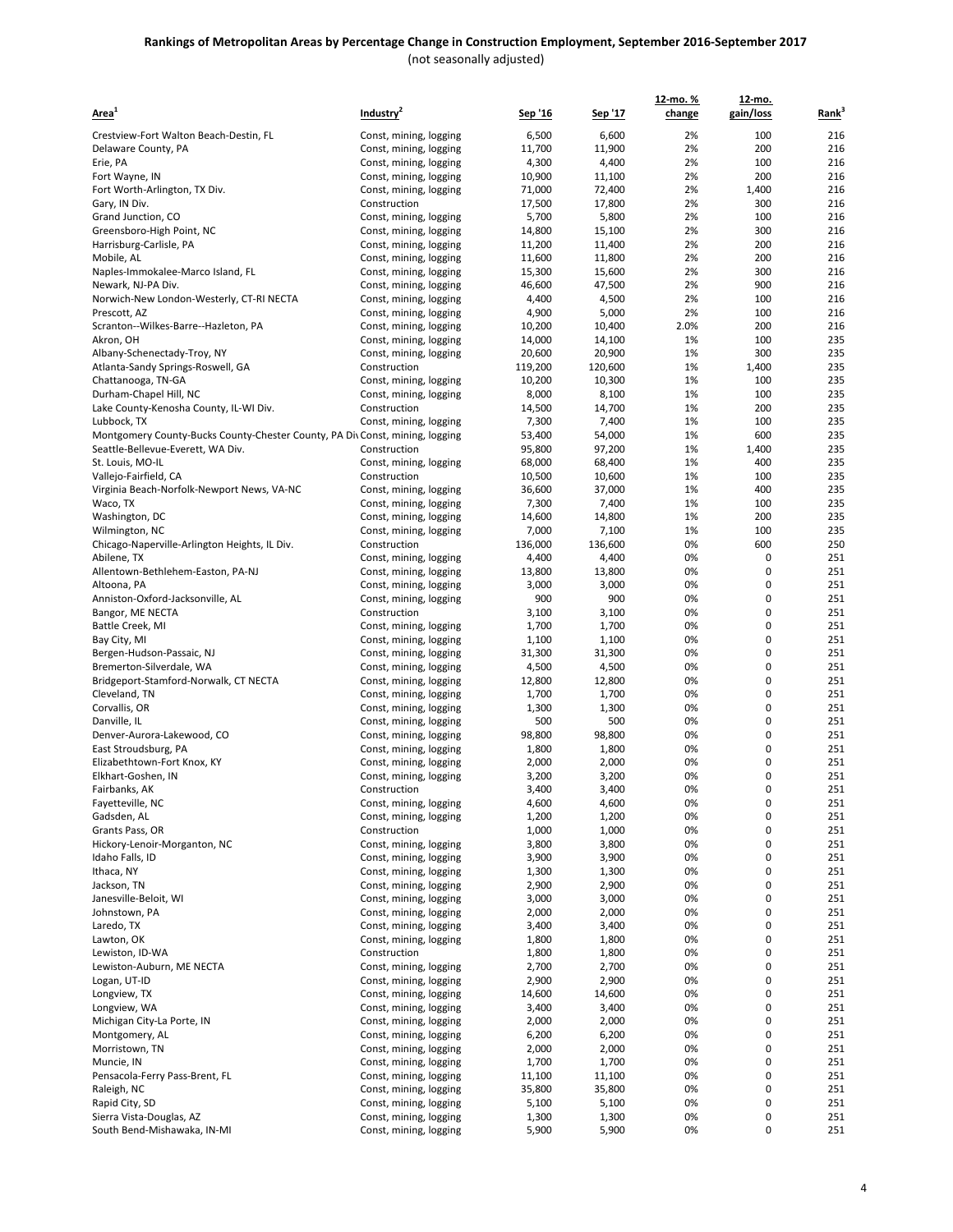| Area <sup>1</sup>                              | Industry <sup>2</sup>  | <u>Sep '16</u> | <u>Sep '17</u> | <u>12-mo. %</u><br>change | 12-mo.<br>gain/loss | Rank <sup>3</sup> |
|------------------------------------------------|------------------------|----------------|----------------|---------------------------|---------------------|-------------------|
| Spartanburg, SC                                | Const, mining, logging | 6,600          | 6,600          | 0%                        | 0                   | 251               |
| Springfield, OH                                | Const, mining, logging | 1,300          | 1,300          | 0%                        | 0                   | 251               |
| Tulsa, OK                                      | Construction           | 23,500         | 23,500         | 0%                        | 0                   | 251               |
| Tuscaloosa, AL                                 | Const, mining, logging | 6,100          | 6,100          | 0%                        | 0                   | 251               |
| Vineland-Bridgeton, NJ                         | Const, mining, logging | 3,100          | 3,100          | 0%                        | 0                   | 251               |
| Watertown-Fort Drum, NY                        | Const, mining, logging | 1,900          | 1,900          | 0%                        | 0                   | 251               |
| Weirton-Steubenville, WV-OH                    | Const, mining, logging | 1,700          | 1,700          | 0%                        | 0                   | 251               |
| York-Hanover, PA                               | Const, mining, logging | 12,100         | 12,100         | 0.0%                      | 0                   | 251               |
| Yuma, AZ                                       | Const, mining, logging | 2,200          | 2,200          | 0%                        | 0                   | 251               |
| Boston-Cambridge-Newton, MA NECTA Div.         | Const, mining, logging | 68,100         | 67,800         | 0%                        | $-300$              | 303               |
| Bakersfield, CA                                | Construction           | 14,600         | 14,400         | $-1%$                     | $-200$              | 304               |
| Jackson, MS                                    | Construction           | 10,500         | 10,400         | $-1%$                     | $-100$              | 304               |
| Jacksonville, FL                               | Construction           | 39,900         | 39,400         | $-1%$                     | $-500$              | 304               |
| Kingsport-Bristol-Bristol, TN-VA               | Const, mining, logging | 7,400          | 7,300          | $-1%$                     | $-100$              | 304               |
| Sioux Falls, SD                                | Const, mining, logging | 8,800          | 8,700          | $-1%$                     | $-100$              | 304               |
| Syracuse, NY                                   | Const, mining, logging | 13,800         | 13,700         | $-1%$                     | $-100$              | 304               |
| Urban Honolulu, HI                             | Const, mining, logging | 28,000         | 27,700         | $-1%$                     | $-300$              | 304               |
| Buffalo-Cheektowaga-Niagara Falls, NY          | Const, mining, logging | 23,200         | 22,700         | $-2%$                     | $-500$              | 311               |
| Elgin, IL Div.                                 | Construction           | 13,700         | 13,400         | $-2%$                     | $-300$              | 311               |
| Kansas City, KS                                | Const, mining, logging | 20,900         | 20,500         | $-2%$                     | $-400$              | 311               |
| Lynchburg, VA                                  | Const, mining, logging | 5,800          | 5,700          | $-2%$                     | $-100$              | 311               |
| Reading, PA                                    | Const, mining, logging | 8,300          | 8,100          | $-2%$                     | $-200$              | 311               |
| Rockford, IL                                   | Const, mining, logging | 5,300          | 5,200          | $-2%$                     | $-100$              | 311               |
| Tucson, AZ                                     | Construction           | 15,100         | 14,800         | $-2%$                     | $-300$              | 311               |
| Wilmington, DE-MD-NJ Div.                      | Const, mining, logging | 17,200         | 16,900         | $-2%$                     | $-300$              | 311               |
| Burlington-South Burlington, VT NECTA          | Const, mining, logging | 6,200          | 6,000          | $-3%$                     | $-200$              | 319               |
| Clarksville, TN-KY                             | Const, mining, logging | 3,100          | 3,000          | $-3%$                     | $-100$              | 319               |
| Nassau County-Suffolk County, NY Div.          | Const, mining, logging | 80,300         | 78,000         | $-3%$                     | $-2,300$            | 319               |
| New Haven, CT NECTA                            | Const, mining, logging | 11,300         | 11,000         | $-3%$                     | $-300$              | 319               |
| Ogden-Clearfield, UT                           | Const, mining, logging | 18,700         | 18,200         | $-3%$                     | $-500$              | 319               |
| Oklahoma City, OK                              | Construction           | 29,400         | 28,600         | $-3%$                     | $-800$              | 319               |
| Wichita Falls, TX                              | Const, mining, logging | 3,100          | 3,000          | $-3%$                     | $-100$              | 319               |
| Atlantic City-Hammonton, NJ                    | Const, mining, logging | 5,500          | 5,300          | $-4%$                     | $-200$              | 326               |
| Dover, DE                                      | Const, mining, logging | 2,600          | 2,500          | $-4%$                     | $-100$              | 326               |
| Fort Smith, AR-OK                              | Const, mining, logging | 5,600          | 5,400          | $-4%$                     | $-200$              | 326               |
| Gulfport-Biloxi-Pascagoula, MS                 | Const, mining, logging | 8,000          | 7,700          | $-4%$                     | $-300$              | 326               |
| Johnson City, TN                               | Const, mining, logging | 2,300          | 2,200          | $-4%$                     | $-100$              | 326               |
| Middlesex-Monmouth-Ocean, NJ                   | Const, mining, logging | 40,000         | 38,600         | $-4%$                     | $-1,400$            | 326               |
| Orange-Rockland-Westchester, NY                | Const, mining, logging | 40,900         | 39,100         | $-4%$                     | $-1,800$            | 326               |
| Rocky Mount, NC                                | Const, mining, logging | 2,300          | 2,200          | $-4%$                     | $-100$              | 326               |
| Toledo, OH                                     | Const, mining, logging | 13,900         | 13,400         | $-4%$                     | $-500$              | 326               |
| Hagerstown-Martinsburg, MD-WV                  | Const, mining, logging | 4,300          | 4,100          | $-5%$                     | $-200$              | 335               |
| Houston-The Woodlands-Sugar Land, TX           | Construction           | 217,400        | 206,400        | $-5%$                     | $-11,000$           | 335               |
| Knoxville, TN                                  | Const, mining, logging | 18,500         | 17,600         | $-5%$                     | $-900$              | 335               |
| Lafayette, LA                                  | Construction           | 10,000         | 9,500          | $-5%$                     | $-500$              | 335               |
| Milwaukee-Waukesha-West Allis, WI              | Construction           | 31,100         | 29,700         | $-5%$                     | $-1,400$            | 335               |
| Pocatello, ID                                  | Const, mining, logging | 2,000          | 1,900          | $-5%$                     | $-100$              | 335               |
| Sacramento--Roseville--Arden-Arcade, CA        | Construction           | 57,800         | 55,100         | $-5%$                     | $-2,700$            | 335               |
| Shreveport-Bossier City, LA                    | Construction           | 8,700          | 8,300          | -5%                       | $-400$              | 335               |
| Charleston, WV                                 | Const, mining, logging | 7,100          | 6,700          | $-6%$                     | $-400$              | 343               |
| Elmira, NY                                     | Const, mining, logging | 1,800          | 1,700          | -6%                       | $-100$              | 343               |
| Huntington-Ashland, WV-KY-OH                   | Const, mining, logging | 8,000          | 7,500          | $-6%$                     | $-500$              | 343               |
| Miami-Miami Beach-Kendall, FL Div.             | Construction           | 45,500         | 42,900         | -6%                       | $-2,600$            | 343               |
| San Jose-Sunnyvale-Santa Clara, CA             | Construction           | 51,200         | 48,300         | $-6%$                     | $-2,900$            | 343               |
| Bloomsburg-Berwick, PA                         | Const, mining, logging | 1,200          | 1,100          | -8%                       | $-100$              | 348               |
| Hartford-West Hartford-East Hartford, CT NECTA | Const, mining, logging | 21,300         | 19,600         | $-8%$                     | $-1,700$            | 348               |
| Las Cruces, NM                                 | Const, mining, logging | 3,800          | 3,500          | -8%                       | $-300$              | 348               |
| Trenton, NJ                                    | Const, mining, logging | 5,300          | 4,900          | -8%                       | $-400$              | 348               |
| Canton-Massillon, OH                           | Const, mining, logging | 8,900          | 8,100          | $-9%$                     | $-800$              | 352               |
| Eau Claire, WI                                 | Const, mining, logging | 3,900          | 3,500          | $-10%$                    | $-400$              | 353               |
| Cape Coral-Fort Myers, FL                      | Const, mining, logging | 26,400         | 23,600         | $-11%$                    | $-2,800$            | 354               |
| Kansas City, MO                                | Const, mining, logging | 29,000         | 25,900         | $-11%$                    | $-3,100$            | 354               |
| Victoria, TX                                   | Const, mining, logging | 4,500          | 4,000          | $-11%$                    | $-500$              | 354               |
| Columbia, SC                                   | Const, mining, logging | 16,700         | 13,000         | $-22%$                    | $-3,700$            | 357               |
| Grand Forks, ND-MN                             | Const, mining, logging | 4,800          | 3,700          | $-23%$                    | $-1,100$            | 358               |

#### **Footnotes:**

**<sup>1</sup>Area:** Metropolitan statistical areas (MSAs) are designated by the Office of Management and Budget. MSAs generally cover one or more entire counties or county equivalents or New England City and Town Area (NECTA) in the six New England states. Areas that cover parts of multipl e states are listed in Roman font under the state in which the largest part of its population lives and also *in italic font at the bottom of the listings for other states covered by the MSA or division.* There are 11 MSAs with more than 2,500,000 people. Employment in these MSAs is presented in two or more divisions (Div.) or s ubdivisions rather than for the MSA as a whole. See U.S. Census Bureau for definitions of MSAs and divisions.